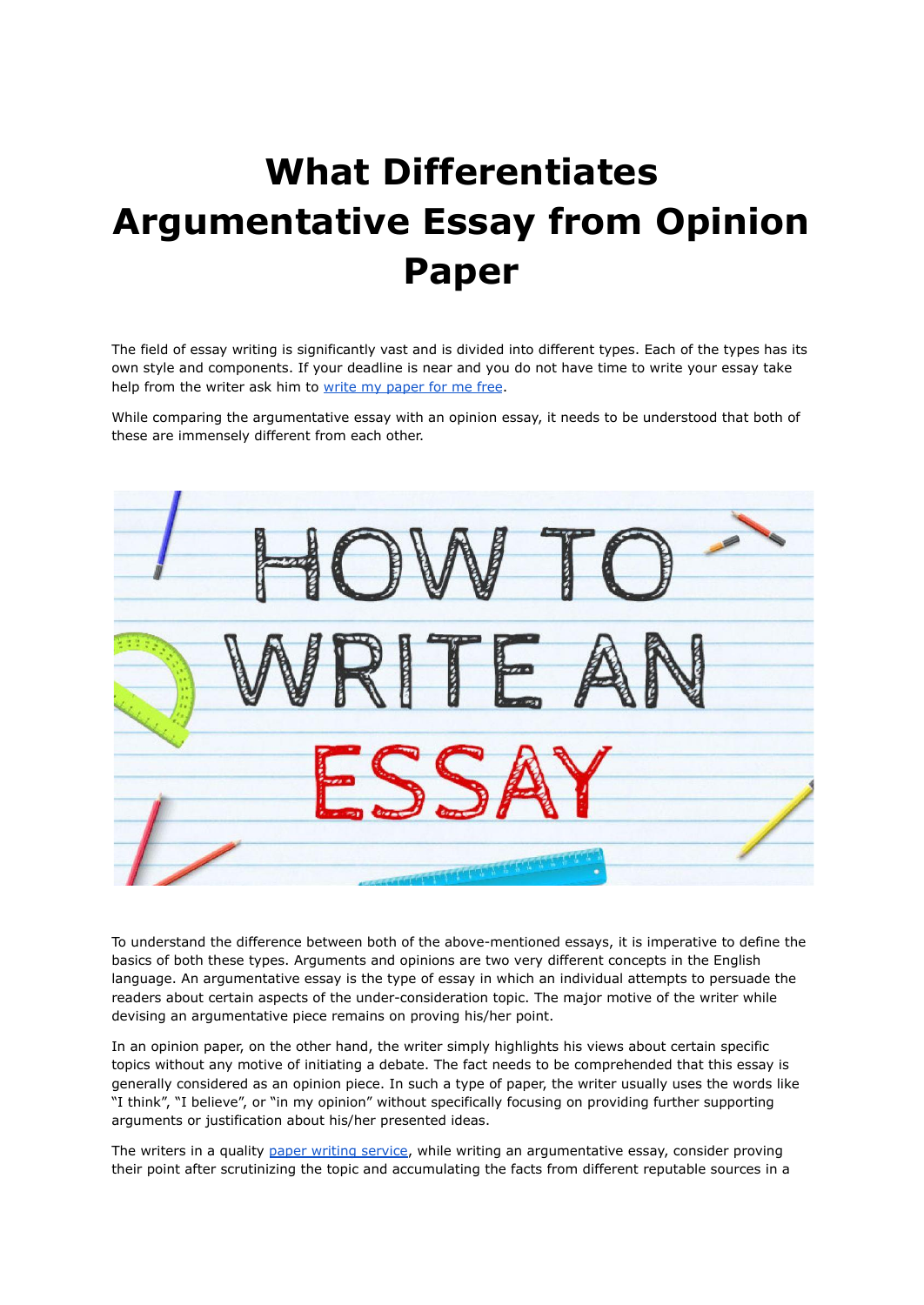comprehensive manner. While writing an argumentative piece, the writer needs to focus on completing thorough research about their respective topic. They need to gather the facts from well-known and credible sources.

On the other hand, in an opinion paper, an **essay writer** needs to focus on the topic and present his/her personal thoughts, feelings, and beliefs about it. The primary goal of the writer in this remains to explain to the reader that the presented view about the topic is the best that one can think of.

If you are looking for someone ask him to write my paper for me [cheap,](https://www.writemyessay.help/) timely delivery is guaranteed. You set the deadline and we deliver! We offer urgent options that start from 3 hours!

Instead of mentioning the historical incidents or the official facts, one just needs to focus on writing a persuasive piece that could evoke the emotion of the readers.

Focusing on the purpose of both the essays, the former one attempts to convince the reader by using facts, figures, and statistics. While the latter just attempts to convince the reader using personal views, his/her literary abilities, and emotions which eventually allow the reader to agree with the opinion of the writer.

However, when it comes to the audience, both these essays are written for some targeted audience. It is inadequate to present an opinion piece to the argumentative audience as it would simply negate the purpose of the paper. From the writer's point of view, in an opinion essay, the writer needs an audience in front of whom he/she can effectively present his/her views.

On the contrary, an **essay writer** writing an argumentative piece does not need an intended audience to prove his point. The facts and figures mentioned in the paper do the talking for him/her. Moreover, in an argumentative essay, it is imperative for the audience to regard the views of the opposing party as well, as it presents the essence of a healthy argument. However, the intended audience of the opinion paper does not need to regard any opposing views as there would be none.

Focusing on the perspective of preparation, the writer needs to perform different strategies in order to achieve his/her respective purpose depending upon the nature and type of the essay. For instance, wheneveri need [someone](https://www.writemyessay.help/) to write my essay for me, I tend to focus on several aspects before actually beginning the writing process. For an argumentative essay, I consider completing my research in a comprehensive manner, which allows me to accumulate my facts and figures from different sources.

When writing an argumentative essay, the writer has to keep a calmer tone and focus on getting the reader to acknowledge the facts and figures presented by the author. Moreover, one may compare his/her ideas to the facts previously presented by other authors in order to establish or solidify his/her position. An argumentative essay prompts the writer to present multiple sides about the under-consideration topic by presenting adequate facts and logical reasoning.

However, while writing an opinion essay, I usually rely on my own instincts, thoughts, and beliefs which eventually allow me to find [someone](https://www.collegeessay.org/write-my-paper) to write my paper in such a way that It targets the specific emotions of my reader. I focus on an emotionally charged and aggressive approach to convince the readers of my presented opinion.

Comparing the viewpoint of both the essays, the argumentative writing acknowledges the views of the opposing side. It allows the writer to present multiple perspectives about any topic and clearly highlight how his/her presented view is better than all other opposing claims. This not only outlines the fact of how sound and fair-minded the writer is but also presents the fact that why the writer thinks that his/her views are saner than others.

Whereas in opinion essay writing, a single-minded approach of persuasion based on personal conviction is followed. It also highlights a personal way of thinking, presents one-sided views, and may optionally include only a single opposing view which would then be quickly refuted without providing its complete premise.

If you find academic writing hard, you'll benefit from the best essay help available online. Hire our college paper writing [service](https://www.myperfectpaper.net/) and ask him to write your assignment you'll get your work done.